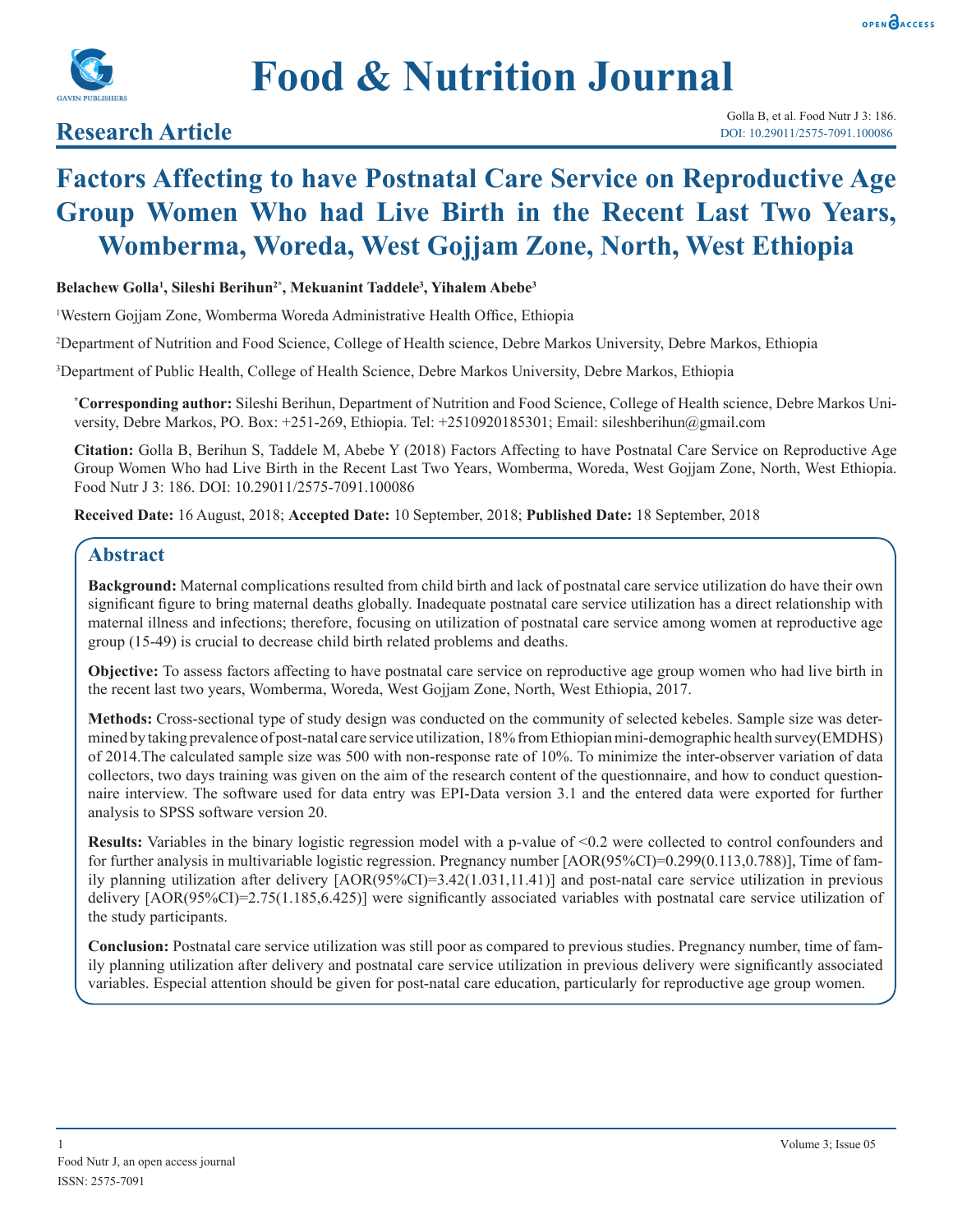**Keywords:** Associated Factors; Postnatal Care Service Utilization; Women with Child Bearing Age; Womberma Woreda

## **Abbreviations**

| ANC         |                          | Antenatal Care                        |
|-------------|--------------------------|---------------------------------------|
| <b>DHS</b>  | t                        | Demographic Health Survey             |
| <b>EDHS</b> | $\sim$ 1                 | Ethiopian Demographic Health Survey   |
| FP.         |                          | <b>Family Planning</b>                |
| <b>NCHS</b> | $\mathcal{C}$            | National Centre for Health Statistics |
| OR.         | $\ddot{\phantom{a}}$     | Odds Ratio                            |
| <b>PHC</b>  | $\ddot{\phantom{a}}$     | Primary Health Care                   |
| <b>PNC</b>  | $\overline{\phantom{a}}$ | Postnatal Care                        |
| <b>SD</b>   | t                        | <b>Standard Deviation</b>             |
| <b>SSA</b>  | $\ddot{\phantom{0}}$     | Sub-Saharan Africa                    |
| <b>WHO</b>  |                          | World Health Organization             |

## **Introduction**

Maternal complications resulted from child birth and lack of postnatal care service utilization do have their own significant figure to bring maternal deaths globally [1]. Health of women in reproductive age group depicts the indicator for unequal awareness for women between developed and developing countries. The death of women due to complicated pregnancy or child birth in developed and developing country shows a great difference as it has been quantified as 1 in 7 and 1 in 30, 000 deaths respectively [1,2].

In the recent last few years, greater attentions have been given for the health of women worldwide. The thematic areas for maternal health improvement have been planned in relation with Sustainable Development Goal (SDG) and targets to work with concerned bodies and other stake holders so as to reduce reproductive related problems and deaths among eligible women [3]. Newborn current health and feature health condition is highly related to the maternal health status and in each year, nearly 4 million newborns passed away before cerebrating their birth date of first month, indicating almost 40% of total deaths of under-five year children [4,5].

Almost all of these infant deaths occur in developing countries, with the highest number in far East countries like south Asia and the highest prevalence in sub-Saharan Africa. About 80% of loss of life for reproductive age group women in the world are contributed by inter-related causes such as preeclampsia, eclampsia, infections, obstructed labor and unsafe abortions [5,6].

A minimum of three postnatal care visits should be made regardless of any type of problems faced for both newborns and mothers to prevent further complications which may occur. The recommended time for both maternal and newborn care could be on day 3, between 1-2 weeks, and six weeks after giving birth. With regard to Federal Ministry of Health in Ethiopia put its own recommendation times, which suggests 6-24 hours, 3 days, 7 days and 6 weeks for postnatal care service utilization for both women and their off springs. The situation of health in the community can be determined in relation with the health status of women who are found in the society. Focusing on postnatal care service utilization should be considered as one of the most crucial maternal health care issue to prevent any type of negative impacts and challenges resulting from childbirth [7-9].

Being unable to get postnatal care during the recommended time intervals may bring unwanted outcomes like death or other health problems as well as missed opportunities to come with healthy behaviors, affecting women, newborns and later while children [10]. Most of mothers suffer with severe illness every year, related with reproduction and unspecified number of women are suffered with prolonged discomfort and disabilities. Types of outcomes with lack of postnatal care can include prolonged pain or discomfort, unable to move temporary or permanent effect on the organs of reproductive system or losing a chance for feature pregnancy or child bearing. Some of bad habits like gentile mutilation in some societies may also a major contributor for very dangers complication of women during child birth [11].

Severe obstetric bleeding is the dominant factor for the death of women regardless of developed and undeveloped countries. Post partum hemorrhage is highly fatal unless the management is taken on time [12]. Relatively higher number of infant and maternal death occurs within 48 hours after childbirth so that giving attention in these two days after childbirth is very important to manage any types of childbirth related complications. Therefore; attaining postnatal care is very mandatory for community health in general and maternal and infant health in particular. Taking care after delivery is unquestionable to catch up information in addition to reproductive health related issues like healthy life style behaviors and other issues especially non-communicable disease, becoming basic public health problems today in the world [13].

The World Health Organization (WHO) described that taking care after childbirth can be described as a service provided to the mother and her infant as soon as finishing the birth of the placenta and for the first consecutive six weeks after giving birth [14]. It is necessary because in this time the reproductive organs return to their pre-gravid state and lactation is started, the mother returns from the physical and emotional stress of Labor and the family makes away to the new baby [15].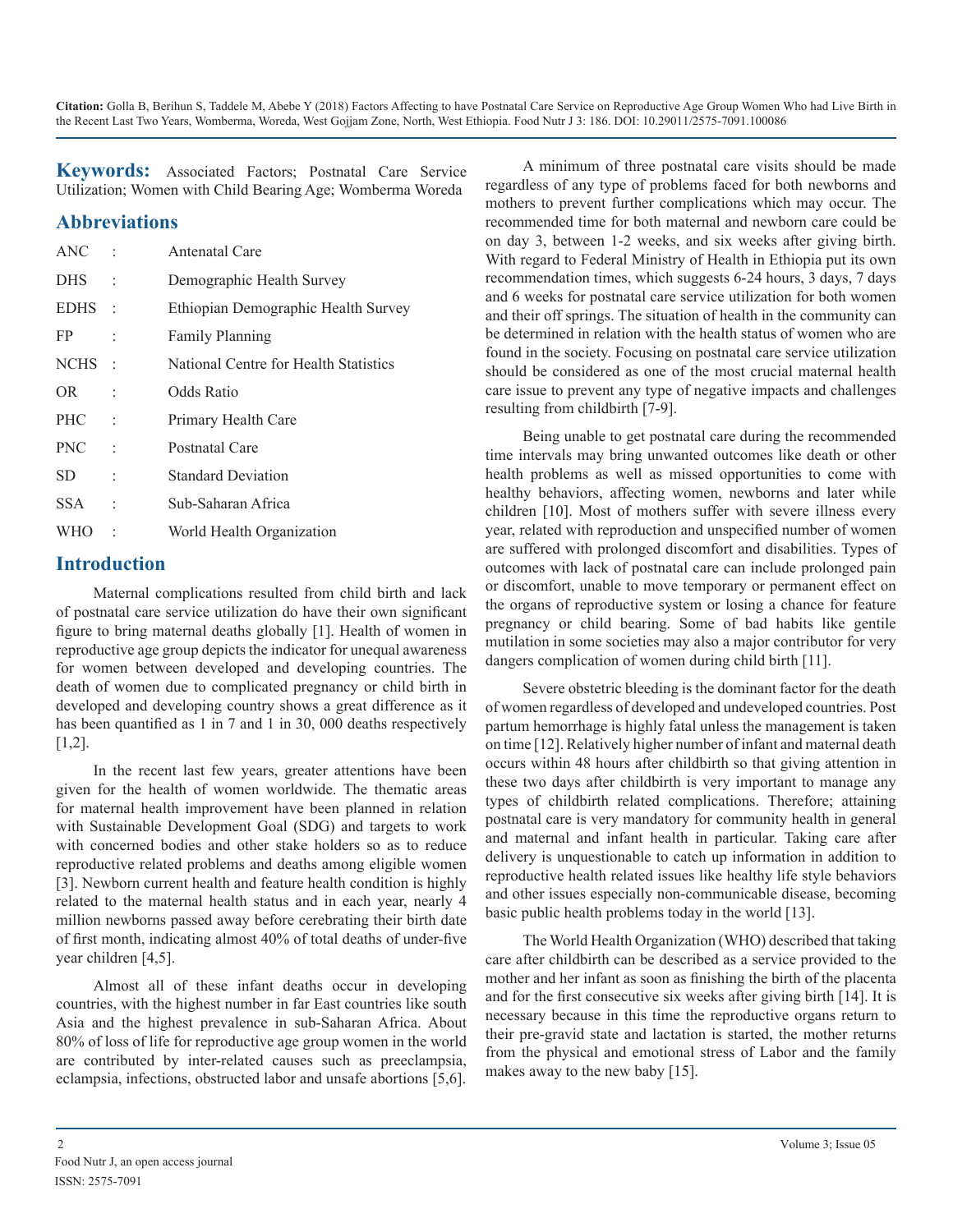Post-natal care services are to help or to ensure both maternal and new child to be healthy in the community in which they are going to be joint. Consultation, prevention, early diagnose and treating complications of the mother and newborn, referring the mother and new born for skilled personnel if any problem happens, helps to prevent any types of problems which may occur [15]. Visiting higher health institutions when it is above the capacities of the facilities which is found nearby of service users, counseling women about new born care, giving health education on how to breast feed, women food consumption, provide contraception service, counseling on the benefits of timely provision of immunization for the child are key components to be effective for health service providers. In the situations of limited resource, conducting discussion with the health care system program managers if possible within one day and if not within the first week after delivery can be used for making strategic plans to get expected outcomes later on [16].

This period is almost neglected in developing countries, mothers and newborn infants have no chance for Postnatal Care Services (PNC) from trained health care professionals in the recent time as it has been specified by WHO after delivery [17]. In the case of civilized nations actually majority of women and their newborns get postnatal care services but the pattern and time to take the service variation exists accordingly [17].

However, in uncivilized nations even the interest to take a care and to be counseled and advised after having birth was very poor and nearly 30% of mothers in North Eastern African countries get birth in health organizations, and very less number of women attend PNC service within the time intervals of 24 hours after giving child birth. Wherever mothers give birth within their home or in organized health facility, the services for postnatal care are often neglected. On the contrary, the availability of the health facilities alone may not be effective unless it fulfils all necessary equipments for the provision of the services for both newborn and maternal care [18,19]. Very few number of women, about 7% attended for postnatal care service utilization within 24 hours after their delivery as it has been recommended by WHO while half (51.5%) of them in Addis Ababa had ever used postnatal car services [20].

Therefore, it is important to make additional studies to describe the magnitude and associated factors of low level of postnatal care service utilization [21]. To sum up, the identification and prioritizing of factors affecting to have postnatal care service on reproductive age group women who had live birth in the recent last two years is necessary to have a feasible plan for feature improvement of postnatal care service utilization. It is hoped that assessing the prevalence of postnatal care service utilization status of women within the study area, will help to take immediate action and to promote care for planners, policy makers and stake

holders for understanding on the issue as well as to serve as an important tool for possible interventions at individual, family, and community levels as well as the study area in particular, and the region in general. The study will also be used as a baseline data for researchers who want to conduct on the similar studies and this study has answered the following research questions what is the current prevalence of PNC service utilization? And what are the factors affecting to get PNC service utilization among the study participants?.

## **Methods**

#### **Study design, Area and Period**

Cross-sectional type of study design was conducted on the community of selected kebeles. The study was conducted in Womberma woreda, West, Gojjam Zone, Amhara, Regional State, Ethiopia. The woreda has a total of 20 kebeles, one urban and ninety rural. The Woreda is located at a distance of 427 km from Addis Ababa, the capital city of Ethiopia and 172 km from Bahir Dar, which is the capital city of Amhara region and the study was conducted in April 2017.

#### **Eligibility Criteria**

All women who have live births in the recent last two years were the source populations for this study. Women who gave birth in the recent last two years and who resided in the area for six or more months before the study carried out were included. Mothers who have live births in the recent last two years and who were critically ill during the study period were excluded from the study.

#### **Sample Size determination and Sampling Techniques**

The sample size was determined by applying single population proportion formula and by assuming the prevalence of postnatal care service utilization among women in rural communities by taking 18% of prevalence rate of PNC service utilization EMDHS, considering a maximum margin of error as 5% in the study and at 95% CI, the sample size calculated was 500, with the study participants non-response rate of 10% and due to its multistage sampling nature of the study the design effect was considered and taken the numerical values of 2.

$$
n = \left(\frac{\left(Z_{\alpha/2}^2\right)(P(1-P))}{d^2}\right)
$$

n= (1.96)<sup>2</sup> x0.18x0.82 = 227+22.7=249.7

$$
(0.05)^2
$$
  
To explain each: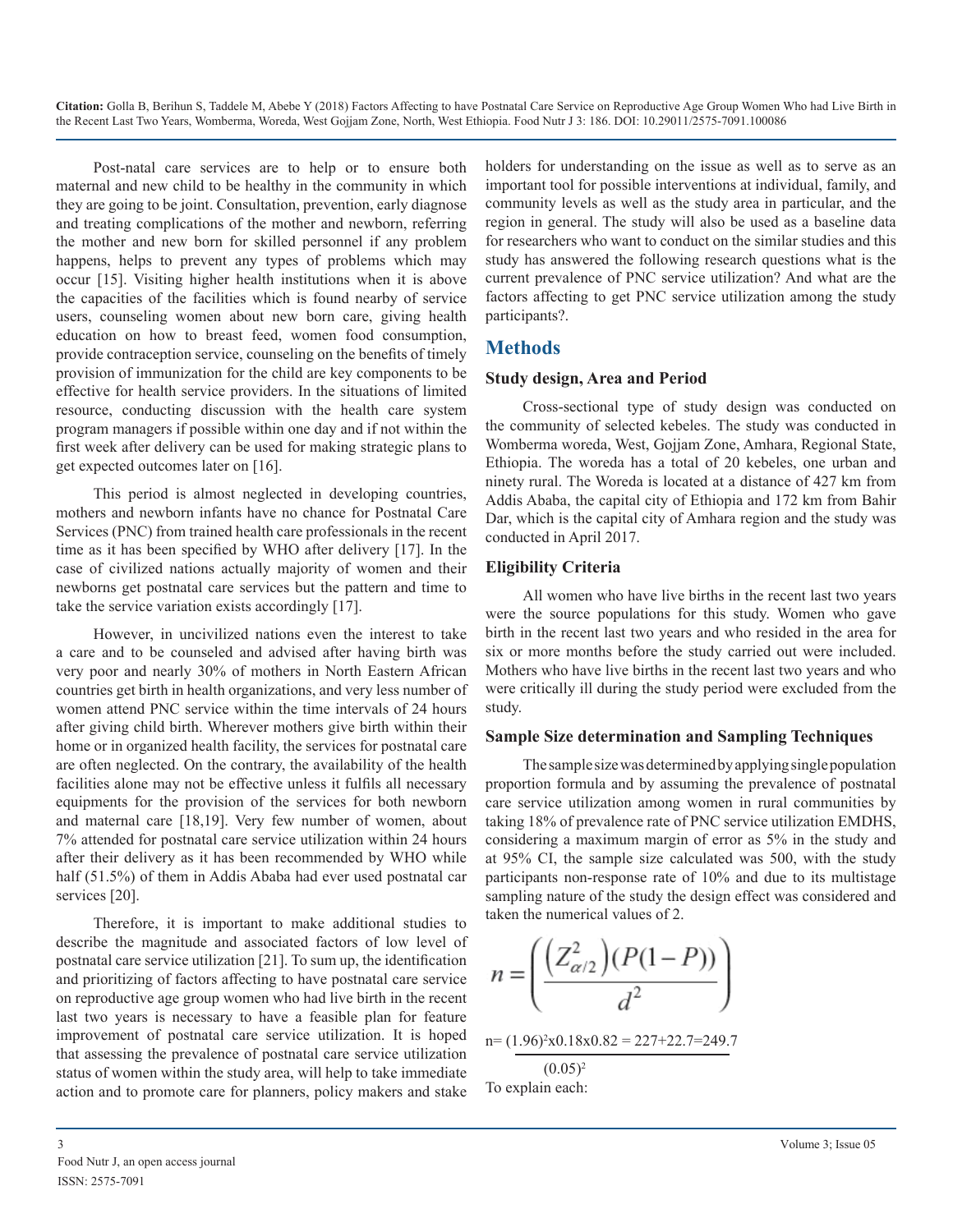$z = Z$  value related with 95% level of significance = 1.96

 $p =$  prevalence rate for mothers who utilize PNC =  $18\% = 0.18$ 

 $d =$  margin of error or precession=  $(5\%)$ 

n= total sample size=

 $(1.96)^2$  x0.18x0.82 = 227+22.7=249.7=250x2=500

 $(0.05)^2$ 

Design effect $_{-2}$ 

#### **Study Variables**

The outcome variable of the finding was Postnatal Care Service Utilization and its Associated factors. The independent variables were Socio-demographic variables like age, religion, educational level of mother, occupation of mother, current marital status, educational level of a husband, occupation of husband, ethnicity, Reproduction related variables like obstetric complication, postpartum complication, gravidity, parity, length of stay at health facility after delivery, previous history of PNC service, number of alive child, ANC service utilization. Health facility related variables like delivery attaining, place of delivery, advice on discharge.

#### **Sampling Procedure**

**Th**e eligible respondents for the study were selected by applying simple random sampling technique. In the woreda number of total kebeles were 20, one urban and nineteen rural kebeles, among these, five kebeles were selected by lottery method or by giving equal chance to be selected at stage one but all of these selected kebeles were from rural areas. At stage two (among 29,588 woreda households,4922 households have mothers who have live births in the recent last two years. From those households, 1478 households in selected kebeles who have live births in the recent last two years were enrolled using Health Extension Family folder registration books. Then at stage three 500 mothers who have live births in the recent last two years were selected using simple random sampling technique and proportional allocation to size to each kebeles. The mothers who have live birth in the recent past two years, before this study were interviewed. Per each household, one woman was participated in the study and three visits were made for absences in the first visits (Figure 1).



**Figure 1:** Presentation of sampling procedure.

#### **Data Collection Methods**

Since our study was quantitative, closed ended written questionnaire formats were used for data collection. Data were collected by twelve health professionals in the woreda. Training on the standard procedures and the technique and the approaches they should follow during the data collections were well explained for them. The contents on questionnaires were briefly described to reduce interviewer bias. Each woman who promoted the eligibility criteria in the study area for data collection, would have their own codes. The questionnaires were filled side by side as the interviewing Process was going on.

#### **Data Processing and Analysis**

After giving unique code for each created template, the data were entered by the principal investigator by using Epi-data version 3.1 software. When the entry had been completed the data were exported in to SPSS version 20 software for further analysis. Missed values and outliers were checked by using frequencies. The identified errors from frequency distribution were revised by referring the pre-coded document. Frequencies, mean and standard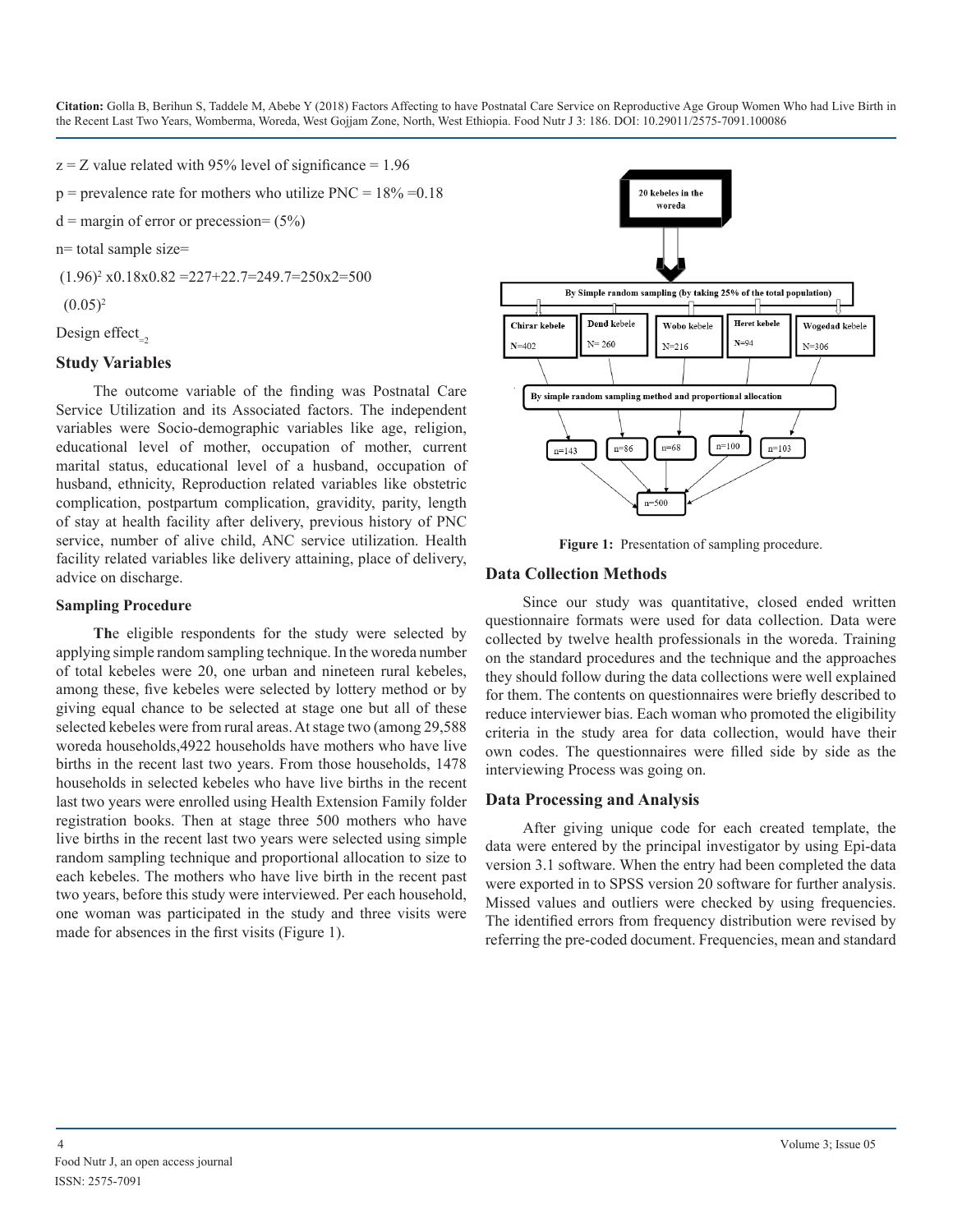deviations were computed for describing of the study population in terms of their socio-demographic and other explanatory variables.

Significance values for p values corresponding with crude and adjusted odds ratios with 95% confidence intervals were determined. To identify whether the association exists or not between the different predictor variables and outcome variables, first binary relationships between each independent variable and outcome variable was investigated, by using a binary logistic regression model to control confounders. Factors with a p-value <0.2 in binary logistic regression analysis were further taken into multiple variable logistic regression model analysis. Odds Ratio (OR) was used as a measure of association for the pre-determined study design and p-values < 0.05 was taken as statistically significant. The results were presented in the form of texts, tables and figures accordingly.

#### **Ethical Approval**

This study was done after it had been approved by Debre Markos University Medicine and health sciences organized ethical review committee and permission was obtained from Womberma woreda administrative health office. All the study participants were told about the aim of the study and finally their full voluntariness was made to be sure before starting the interview. If there were any complains among the study participants during interview, their rights were made sure to terminate the interview.

## **Results**

#### **Socio-demographic Variables**

The total number of participants included in this study were 500 with their response rate of 97% in selected 5 kebeles of womberma woreda. Less than half of the respondents196 (39.2%) belong to the age group of 25-34 years and 158(31.6%) belong to the age group of 15-24 years and  $146(29.2%)$  were  $>$ 34 years. The mean age with the standard deviations  $(\pm SD)$  of study participants was  $29.51 \pm 7.53$  years. With regard to religion majority of them 456(91.2%) were orthodox Christians, 35(7%) Muslims and 9(1.8%) were protestants. With regard to educational level 241(48.2%) of respondents were, unable to read and write,  $144(22.8%)$  able to read and write  $50(10%)$  elementary and secondary school and 18(3.6%) were preparatory school 27(5.4%) were college and above. With regard to occupation 208(41.6%) were house wife, 223(44.6%) were farmers, 34(6.8%) were students 28(5.6%) were government employee and 7(1.4%) were private employee (table1).

| <b>Variables</b><br>Category         |                                                | Frequency | Percentage<br>$(\%)$ |  |
|--------------------------------------|------------------------------------------------|-----------|----------------------|--|
|                                      | $15 - 24$                                      | 158       | 31.6                 |  |
| Age group                            | 25-34                                          | 196       | 39.2                 |  |
|                                      | >34                                            | 146       | 29.2                 |  |
|                                      | Unable to read and<br>write                    | 241       | 48.2                 |  |
| Educational                          | Able to read and<br>write                      | 114       | 22.8                 |  |
| level of<br>the study<br>participant | elementary school<br>and<br>secondary $(9-10)$ | 50<br>10  |                      |  |
|                                      | preparatory                                    | 18        | 3.6                  |  |
|                                      | college and above                              | 27        | 5.4                  |  |
|                                      | Married                                        | 398       | 79.6                 |  |
| Marital status                       | Not married                                    | 65        | 13                   |  |
| of the study                         | widowed                                        | 16        | 3.2                  |  |
| participant                          | divorced                                       | 14        | 2.8                  |  |
|                                      | separated                                      | 7         | 1.4                  |  |
|                                      | House wife                                     | 208       | 41.6                 |  |
|                                      | farmer                                         | 223       | 44.6                 |  |
| Occupation of<br>respondent          | student                                        | 34        | 6.8                  |  |
|                                      | government<br>employee                         | 28        | 5.6                  |  |
|                                      | private employee                               | 7         | 1.4                  |  |
|                                      | Amhara                                         | 427       | 85.4                 |  |
| Ethnicity of the                     | Agew                                           | 2         | 0.4                  |  |
| respondent                           | Oromo                                          | 70        | 14                   |  |
|                                      | Tigre                                          | 1         | 0.2                  |  |
|                                      | Orthodox                                       | 456       | 91.2                 |  |
| Religion of the<br>respondent        | Muslim                                         | 35        | 7                    |  |
|                                      | Protestant                                     | 9         | 1.8                  |  |

**Table 1:** Socio-demographic varibles by percentage distribution of the study participants Womberma woreda, West Gojjam Zone, North West Ethiopia ,2017.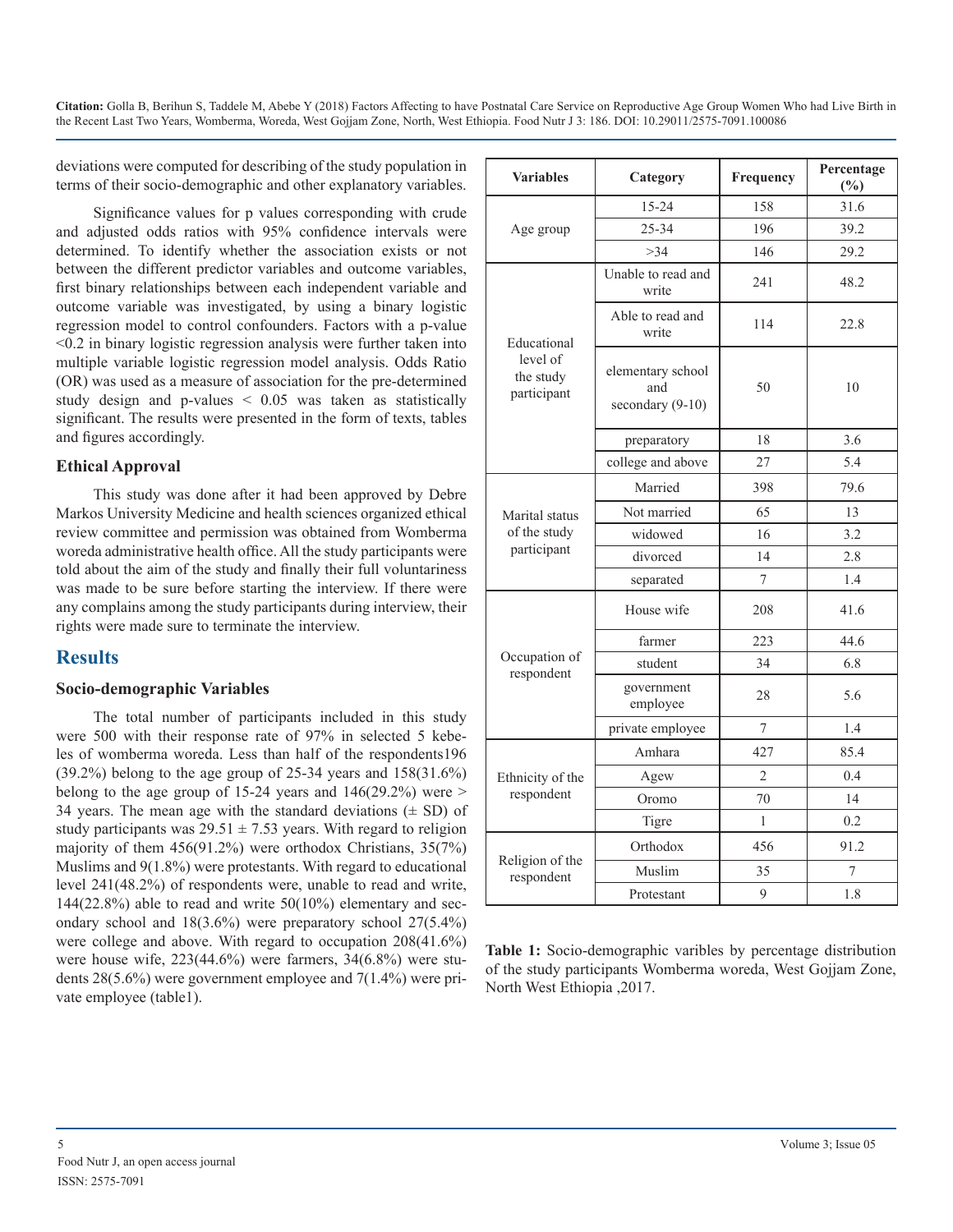#### **Reproductive Health Related Variables**

About 424(84.6%) of respondents had not experienced history of abortion, the rest 76(15.4%) had experienced history of abortion up to our study period. About 433(86.6%) of the respondent had  $\leq$ 5 pregnancies and 67(13.4%) had >5 pregnancies up to our study period. More than  $3/4^{th}407(81.4\%)$ had  $\leq 4$  live births and 93(18.6%) had >4 live births up to our study period. About 298(59.6%) had planned and supported deliveries whereas 139(27.8%) had not planned and supported and 63(12.6%) had not planned and not supported deliveries. Among the respondents who had ANC visits were  $363(72.6%)$  and those who had not got ANC visits were  $137(27.4\%)$ . Nearly  $3/4$ <sup>ths</sup>  $396(79.1\%)$  respondents had no complication during delivery whereas about 104(20.9%) had complications during their delivery (table 2).

| <b>Variables</b>      | Category | Frequency | Percentage<br>$\frac{6}{6}$ |  |
|-----------------------|----------|-----------|-----------------------------|--|
| History of abortion   | Yes      | 76        | 15.4                        |  |
|                       | No       | 424       | 84.6                        |  |
|                       | $\leq$ 5 | 433       | 86.6                        |  |
| Number of pregnancy   | >5       | 67        | 13.4                        |  |
| Number of live births | <4       | 407       | 81.4                        |  |
|                       |          | 93        | 18.6                        |  |

|                                 |     | 500 | 100  |
|---------------------------------|-----|-----|------|
| <b>ANC</b> visits               | Yes | 363 | 72.6 |
|                                 | No  | 137 | 27.4 |
| Complication during<br>delivery | Yes | 104 | 20.9 |
|                                 | No  | 396 | 79 1 |

**Table 2:** Reproductive related variables of the study participants in Womberma Woreda, West Gojjam Zone, North West Ethiopia ,2017

#### .**Factors Associated with Postnatal Care Service Utilization**

Factors with a p-value  $\leq 0.2$  in the binary logistic regression analysis, number of pregnancy, number of total live birth, history of utilizing PNC service, time for family planning utilization after delivery, history of utilizing ANC service and number of ANC visits made were entered into the multiple variable logistic regression analysis to control for potential confounders. Number of pregnancy  $[AOR(95\%CI) = 0.299(0.113, 0.788)]$ , Time of FP utilization after delivery of  $[AOR(95\%CI) = 3.42(1.031,11.41)]$ and PNC service utilization in previous delivery [AOR(95%CI)  $=2.75(1.185, 6.425)$ ] were significantly associated factors with postnatal care service utilization of study participants when it was further analyzed with multiple logistic regression (table 3).

| <b>Variables</b>                             | <b>Utilizing</b><br><b>PNC</b> | Not utilizing PNC | <b>Crude Odd Ratio</b><br>$(95\%CI)$ | <b>Adjusted Odd Ratio</b><br>$(95\%CI)$ | P value |  |  |
|----------------------------------------------|--------------------------------|-------------------|--------------------------------------|-----------------------------------------|---------|--|--|
| <b>Pregnancy number</b>                      |                                |                   |                                      |                                         |         |  |  |
| $\leq 5$                                     | $\overline{7}$                 | 50                |                                      |                                         |         |  |  |
| >5                                           | 63                             | 370               | $1.99(1.08-3.68)$                    | $0.29(0.113 - 0.788)$                   | < 0.015 |  |  |
| Time of FP utilization after delivery        |                                |                   |                                      |                                         |         |  |  |
| $\leq$ 12 month                              | h                              |                   |                                      |                                         |         |  |  |
| $>12$ month                                  | 24                             | 147               | $4.59(1.46 - 14.4)$                  | $3.42(1.03 - 11.41)$                    | < 0.045 |  |  |
| PNC service utilization in previous delivery |                                |                   |                                      |                                         |         |  |  |
| <b>Yes</b>                                   | 40                             | 81                |                                      |                                         |         |  |  |
| N <sub>0</sub>                               | 40                             | 339               | $4.18(2.53-6.9)$                     | $2.75(1.185 - 6.425)$                   | < 0.019 |  |  |

**Table 3:** Factors associated with postnatal care service utilization among women, result from logistic regression analyses, womberma woreda, West Gojjam Zone, North West Ethiopia, 2017.

#### **Discussion**

This study was conducted to determine the postnatal care service utilization of the study participants. Poor postnatal care service utilization and postnatal care related health problems highly influence the health of a huge number of women in the world [22]. The studies which was done in Lemo woreda of Ethiopia showed that the determined prevalence of postnatal care services utilization during that study period was 51.4%. The reasons described for not getting postnatal care services in that area were lack of knowledge on benefits of postnatal care (59%), due to being busy on other household activities (38.6%) and due to socio-cultural activities being practiced during postnatal period (20.4%). But this study revealed that the prevalence for utilizing postnatal care service was 16% in the study area, particularly in womberma woreda, which is low as compared with the studies done in Lemo woreda of Ethiopia though, it was relatively good as compared with other countries [23]. The little discrepancy between this study and EDHS of 2011 may be related to the sampling techniques used in this study or variations in the study methods from place to place, which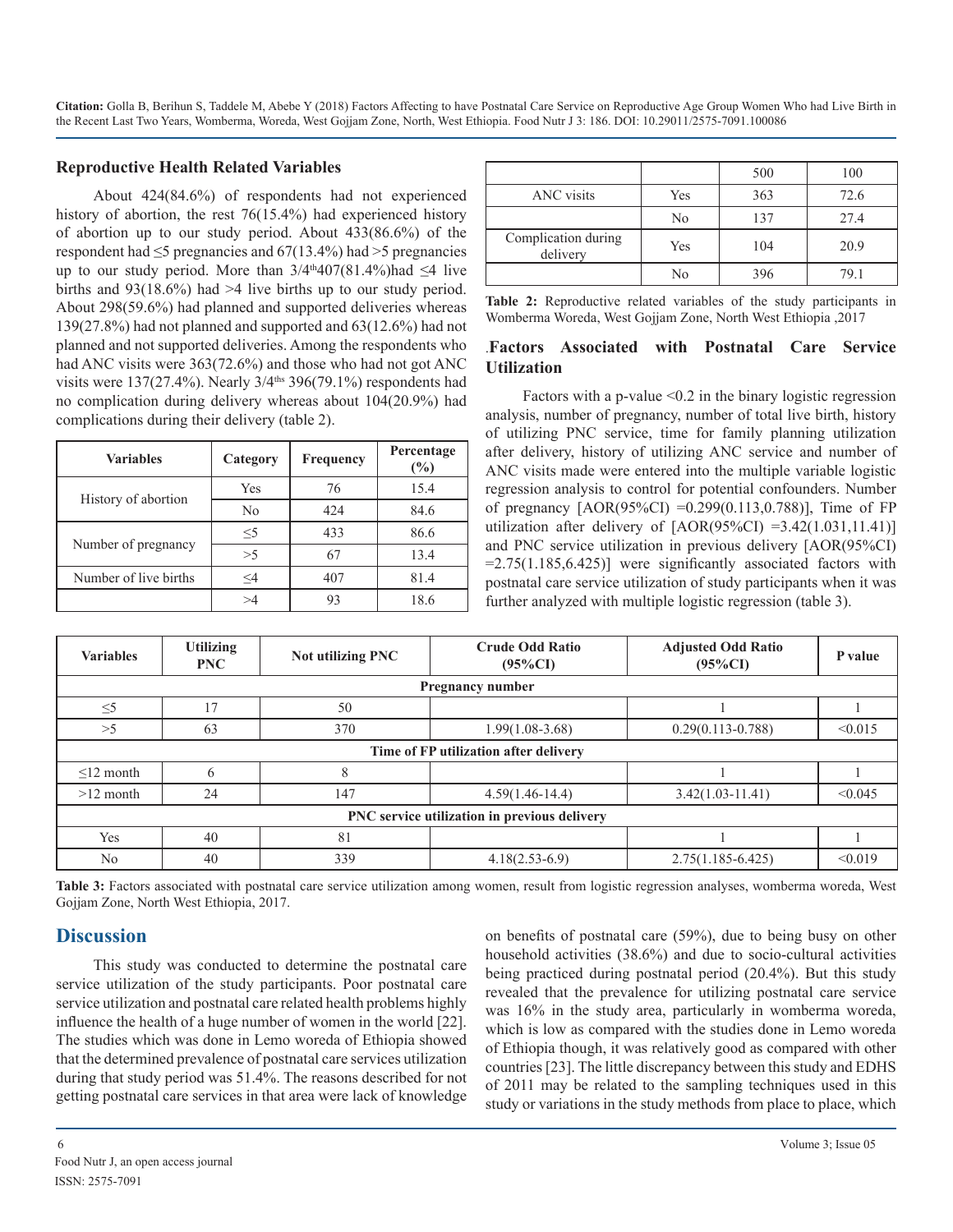may need further investigation and in addition to this, sources of population at which the sample was taken would be contributing factors for this slight difference [21,24,26].

A study done in Nepal revealed that 43.2% described receiving postnatal care within the first six weeks of child birth, while 40.9% described as they have attended postnatal care services following their child birth as soon as possible. While a study done in Brazil found that higher number of postnatal care utilization than many other developing counties which is 77% [24]. The reason for this discrepancy between each country may be due to socioeconomic development, and political attention differences in relation with maternal health and postnatal care service utilizations of the whole women at reproductive age group (15-49) [13,17,21]. The 2011 Ethiopian national DHS data found that the prevalence of postnatal care coverage is lower in Ethiopia. The large number of women accounting (92%) with a live birth in the recent last five years did not get a postnatal service care. From women who got a postnatal care services, about 4% had examined within the first 4 hours of child birth, 2% had taken PNC within 4-23 hours, 1% and 2% within 1-2 days and 3-41 days following their delivery respectively. The total of 7% women had attended postnatal care services within two days of delivery as the studied document has shown [25].

A study done in Nepal showed that mothers who were living in the urban areas, from wealthy families who had a good educational level, whose partners had attended formal education, who give child birth in a health facility, who had taken  $\geq 4$  antenatal visits, and whose delivery was attended by a skilled health professional were more likely to report attending at least one postnatal care visit [27]. While a study done in Brazil found that women with lower income, those with lower level of education, mothers living alone or without their husbands, women who delivered vaginally and those who were not helped by skilled health professionals, were less likely to receive postnatal care [28].

According to this study number of pregnancy, previous history of postnatal care and time for starting family planning after delivery were factors which were significantly associated with utilization of postnatal care services. Women who had taken postnatal care service utilization were 71% less likely to have >5 pregnancies in this study than those who do not attained postnatal care service utilization. The reason for this may be those who have postnatal care may be more knowledgeable than those who do not attain postnatal care service. Women who have knowledge or experience of postnatal care service utilization in their previous delivery were 2.75 times more likely to attain postnatal care service utilization for their current delivery. The reason for this maybe they may be thought by health professionals about the benefits of postnatal care to have updated information throughout their life. The study participants who have frequent postnatal care

service utilization were 3.42 times more likely to come for family planning at the time of less than or equal to one year  $(\leq)$  than those who do not attain postnatal care service utilization and who come more than one-year period for their family planning after delivery. Factors which were found in our study were different from other studies, this may be due to differences in the study types and sampling techniques which are done in different places accordingly [24,31,33].

A study on the assessment of variables affecting postnatal care services was conducted in Western Gojjam district, Amhara regional state and found that among the socio demographic factors, the key predictor for PNC utilization was educational status of the respondents. A participant whose level of education was secondary school and above showed better utilization of PNC service as compared with women who cannot read and write [29]. The major factor predicting postnatal care service utilization was place of delivery. Mothers who delivered their last baby in health institution utilized PNC services when compared with those who delivered at home, mothers who decided by themselves utilized PNC services as compared to those who did not decide by themselves. In addition to these, mothers who had exposure at least for one postpartum obstetric danger sign were utilizing PNC service as compared to those who were not ever exposed for postpartum obstetric danger signs [30,31,34].

## **Conclusion**

The prevalence of postnatal care service utilization was still poor as compared to previous studies. Previous history of postnatal care service utilization, number of pregnancies and time to attained family planning after delivery were significantly associated with postnatal care service utilization of the study participants. The factors associated with postnatal care service utilization were closely related to obstetric characteristic variables of this study. Low coverage of postnatal care service utilization is the single greatest threat to the public health. To overcome this problem the following recommendations are forwarded. Especial attention should be given for postnatal care education, particularly for women who belong to the age group of 15-49 years. Community based discussion by focusing on postnatal care issues should be strengthen. Gender equality should be practiced to reduce work load of women and so as to allow women to have postnatal care services on time. Agricultural, educational and health sectors in collaboration should focus on practices of trained staffs, because there were lower commitments and practices among trained staffs to intervene the problem of low coverage of PNC in the community. Health extension workers should focus on encouraging good practices of women for postnatal care services. Urgent action is needed to tackle lower attitude of women for postnatal care service utilization.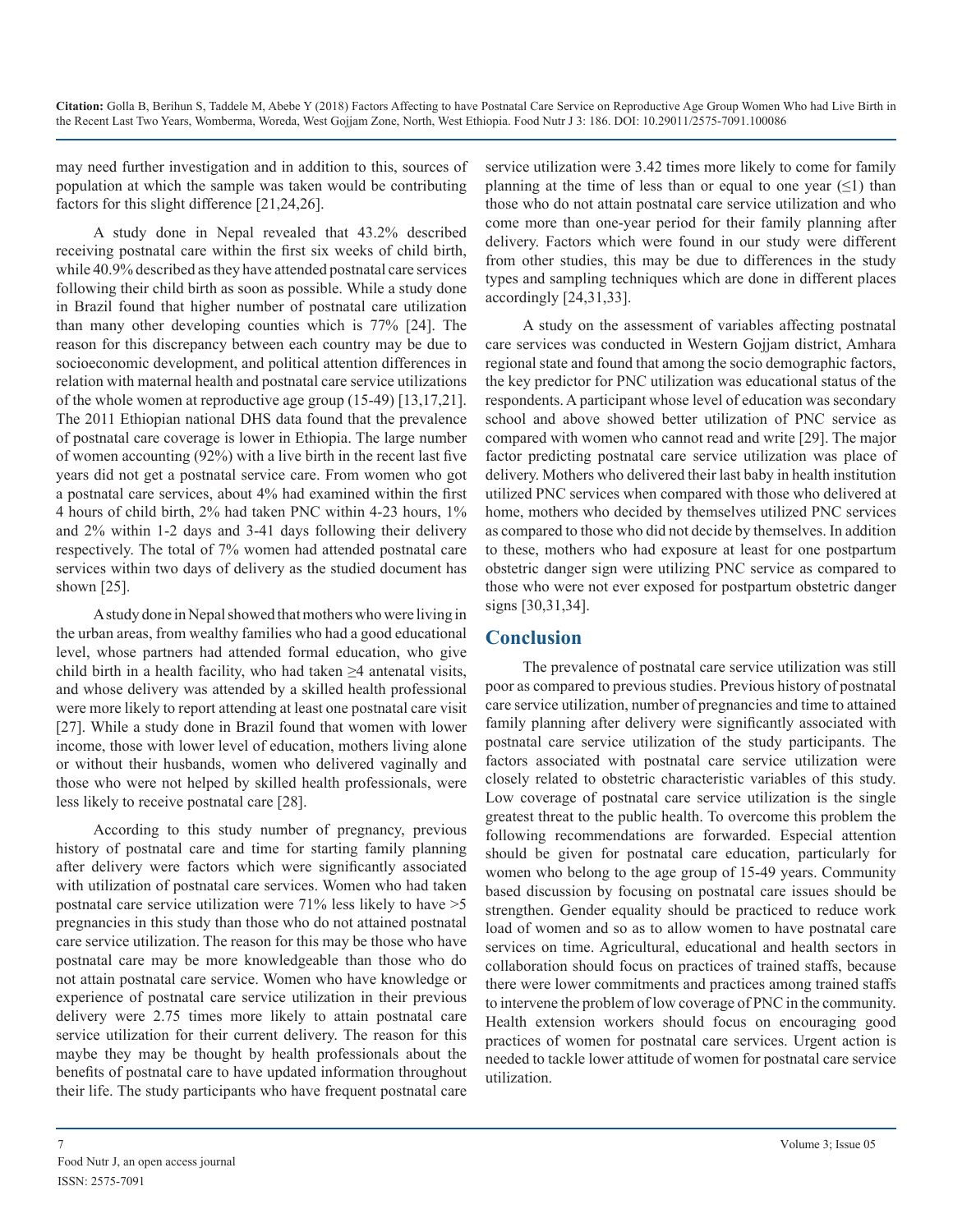#### **Acknowledgments**

We would like to acknowledge Debre Markos University, College of Medicine and Health Sciences, Wombwrma Woreda district health office, supervisors, data collectors and the study participants.

#### **Availability of Data**

The datasets used during the current study are available from the corresponding author on reasonable request.

#### **Authors' Contribution**

Belachew Golla, participated in study design selection, data collection activities, data analysis and interpretation. Sileshi Berihun, Mekuanint Taddele and Yihalem Abebe also participated in data analysis, interpretation and drafting the manuscript.

#### **Conflict of Interests**

The authors declare that they have no competing interests.

#### **References**

- 1. [Central Statistical Agency \[Ethiopia\] and ICF International \(2012\)](https://www.unicef.org/ethiopia/ET_2011_EDHS.pdf)  Ethiopian Demographic and Health Survey2011.Addis Ababa, Ethio[pia and Calverton, Maryland, USA: Central statistical Agency and ICF](https://www.unicef.org/ethiopia/ET_2011_EDHS.pdf)  [international.](https://www.unicef.org/ethiopia/ET_2011_EDHS.pdf)
- 2. [Fikrewold H, Daniel S \(2010\) Demographic and health research DHS](https://dhsprogram.com/pubs/pdf/WP77/WP77.pdf) working papers.
- 3. Federal Democratic Republic of Ethiopia (2008) population census commission. Summary and statistical report of population and housing census.
- 4. Nigatu D, Gebremariam A, [Abera M, Deribe K \(2014\) Factors associ](https://bmcwomenshealth.biomedcentral.com/articles/10.1186/1472-6874-14-79)ated with women's autonomy regarding maternal and child health care [utilization in bale zone. BMC women's health 2: 18-22.](https://bmcwomenshealth.biomedcentral.com/articles/10.1186/1472-6874-14-79)
- 5. [Kalkidan B \(2007\) cultural practices that affect the status of women](http://etd.aau.edu.et/handle/123456789/7008?show=full)  in Beneshangul Gumze, mandura woreda. Addis Ababa University 1: [37-38.](http://etd.aau.edu.et/handle/123456789/7008?show=full)
- 6. [Aregay A, Alemayehu M, Assefa H, Wondeweson W \(2014\) Factors](http://www.sciencepublishinggroup.com/journal/paperinfo.aspx?journalid=152&doi=10.11648/j.ajns.2014)  associated with maternal health care services in Enderta District, Ti[gray, Northern Ethiopia: A cross sectional study. American Journal of](http://www.sciencepublishinggroup.com/journal/paperinfo.aspx?journalid=152&doi=10.11648/j.ajns.2014)  [Nursing Science 6: 117-125.](http://www.sciencepublishinggroup.com/journal/paperinfo.aspx?journalid=152&doi=10.11648/j.ajns.2014)
- 7. [Araya M, Mark S, Yohannes K, Kifle Y, Schaay N, Sanders D, Blanco](https://bmchealthservres.biomedcentral.com/articles/10.1186/1472-6963-12-352)  R, et al. (2012) The role of health extension workers in improving uti[lization of maternal health services. BMC Health Services Research](https://bmchealthservres.biomedcentral.com/articles/10.1186/1472-6963-12-352)   $12.6 - 7$
- Koblinsky M (2012) Reducing maternal mortality and increasing use of skilled birth attendance. Ethiopian Journal of Reproductive Health, 4: 9-10.
- 9. [United Nations General Assembly \(2001\) Road Map toward the Imple](http://www.un.org/documents/ga/docs/56/a56326.pdf)mentation of the United Nations Millennium Declaration: Report of the [Secretary General. New York: United Nations.](http://www.un.org/documents/ga/docs/56/a56326.pdf)
- 10. [Sines E, Syed U, Wall S, Worley H \(2007\) Save the children. Postnatal](https://www.prb.org/wp-content/uploads/2007/01/SNL_PNCBriefFinal.pdf)  Care a Critical Opportunity to Save Mothers.
- 11. [Central Statistical Agency \(2011\) Ethiopia Demographic and Health](https://dhsprogram.com/pubs/pdf/PR10/PR10.pdf)  Survey: Addis Ababa: Central statistical agency.
- 12. [World health organization \(2005\) Make every mother and child count.](http://www.who.int/whr/2005/en/)  Switzerland: World Health Organization.
- 13. [Save the children \(2012\) Postnatal Care: A Critical Opportunity to](https://www.researchgate.net/publication/242720964_Postnatal_Care_A_Critical_Opportunity_to_Save_Mothers_and_Newborns)  Save Mothers and Newborns. Washington, DC; population reference [bureau.](https://www.researchgate.net/publication/242720964_Postnatal_Care_A_Critical_Opportunity_to_Save_Mothers_and_Newborns)
- 14. [United Nations Children's Fund \(UNICEF\) \(2009\) Maternal and New](https://www.unicef.org/sowc09/docs/SOWC09-FullReport-EN.pdf)born Health where do westand: New York, Unicef.
- 15. [Fort AL, Kothari MT, Abderrahim N \(2006\) Postpartum Care: Levels](https://dhsprogram.com/publications/publication-cr15-comparative-reports.cfm)  and Determinants in Developing Countries. In DHS Comparative Re[ports No 15 Calverton, Maryland USA: Macro International Inc.](https://dhsprogram.com/publications/publication-cr15-comparative-reports.cfm)
- 16. [Khanal V, Adhikari M, Karkee R, Gavidia T \(2014\) Factors associated](https://www.ncbi.nlm.nih.gov/pubmed/24484933)  with the utilization of postnatal care services among the mothers of [Nepal: analysis of Nepal Demographic and Health Survey 2011. BMC](https://www.ncbi.nlm.nih.gov/pubmed/24484933)  [Women's Health 14: 19.](https://www.ncbi.nlm.nih.gov/pubmed/24484933)
- 17. [Matijasevich A, Santos S, Silveira M, Domingues M, Barros A et al.](https://www.ncbi.nlm.nih.gov/pubmed/19751521)  (2009) Inequities in maternal postnatal visits among public and privat[e](https://www.ncbi.nlm.nih.gov/pubmed/19751521)  [patients: 2004 Pelotas cohort study. BMC Public Health.](https://www.ncbi.nlm.nih.gov/pubmed/19751521)
- 18. [Gebeyehu Y, Desta W, Hailu A \(2014\) Factors Affecting Utilization of](http://www.sciencepublishinggroup.com/journal/paperinfo.aspx?journalid=251&doi=10.11648/j.sjph.20140203.15)  [Postnatal Care Service in Jabitena District, Amhara Region, Ethiopia.](https://www.unicef.org/ethiopia/ET_2011_EDHS.pdf) [Science Journal of Public Health 2: 169-176.](http://www.sciencepublishinggroup.com/journal/paperinfo.aspx?journalid=251&doi=10.11648/j.sjph.20140203.15)
- 19. [World Health Organization \(2010\) WHO Technical Consultation on](file:///C:/Users/B%20Phaneendra%20Reddy/Desktop/../../LENOVO/Downloads/9.%09World Health Organization: WHO Technical Consultation on Postpartum and Postnatal Care. Geneva: WHO: 2010)  Postpartum and Postnatal Care. Geneva: WHO.
- 20. [Central Statistical Agency\[Ethiopia\] \(2014\) Ethiopia mini Demographi](https://www.unicef.org/ethiopia/Mini_DHS_2014__Final_Report.pdf)[c](https://dhsprogram.com/pubs/pdf/WP77/WP77.pdf)  and Health survey, 2014. Addis Ababa, Ethiopia.
- 21. [Low P, Paterson J, Wouldes T, Carter S, Williams M, et al. \(2005\) Fac](https://www.ncbi.nlm.nih.gov/pubmed/15937524)tors affecting antenatal care attendance by mothers of Pacific infants [living in New Zealand. The New Zealand Medical Journal Pg No: 118.](https://www.ncbi.nlm.nih.gov/pubmed/15937524)
- 22. [Beeckman K, Louckx F, Putman K \(2011\) Predisposing, enabling and](https://www.ncbi.nlm.nih.gov/pubmed/20661634) pregnancy-related determinants of late initiation of prenatal care. Ma[ternal and Child Health Journal 15: 1067-1075.](https://www.ncbi.nlm.nih.gov/pubmed/20661634)
- 23. [Adekunle C, Filippi V, Graham W, Onyemunwa P, Udjo E \(1990\) Pat](https://www.popline.org/node/369151)terns of maternity care among women in Ondo States, Nigeria. De[terminants of health and mortality in Africa, Demographic and Health](https://www.popline.org/node/369151)  [Survey Further Analysis Series, New York: The Population Council 10](https://www.popline.org/node/369151)[:](http://www.sciencepublishinggroup.com/journal/paperinfo.aspx?journalid=152&doi=10.11648/j.ajns.2014)  [1-45.](https://www.popline.org/node/369151)
- 24. [Mekonnen Y, Mekonnen A \(2003\) Factors influencing the use of mater](https://www.ncbi.nlm.nih.gov/pubmed/15038593)nal healthcare Services in Ethiopia. J Health Popul Nutr 21: 374-382.
- 25. [Mekonnen Y \(2003\) Patterns of maternity care service utilization in](https://www.ajol.info/index.php/ejhd/article/view/9779) Southern Ethiopia Evidence from a community and family survey[.](https://www.ajol.info/index.php/ejhd/article/view/9779)  [Ethiop J Health Dev 17: 27-33.](https://www.ajol.info/index.php/ejhd/article/view/9779)
- 26. [WHO \(2007\) Maternal mortality in \(2005\) estimates developed by](http://apps.who.int/iris/handle/10665/43807)  WHO, UNICEF, UNFPA, and the World Bank Geneva WHO 15: 1-4.
- 27. [Friberg IK, Kinney MV, Lawn JE, Kerber KJ, Odubanjo MO, et al.](https://www.ncbi.nlm.nih.gov/pubmed/20574515)  (2010) Sub-Saharan Africa's mothers, newborns, and children: how [many lives could be saved with targeted health interventions?.](https://www.ncbi.nlm.nih.gov/pubmed/20574515) PLoS [Med 21: 7.](https://www.ncbi.nlm.nih.gov/pubmed/20574515)